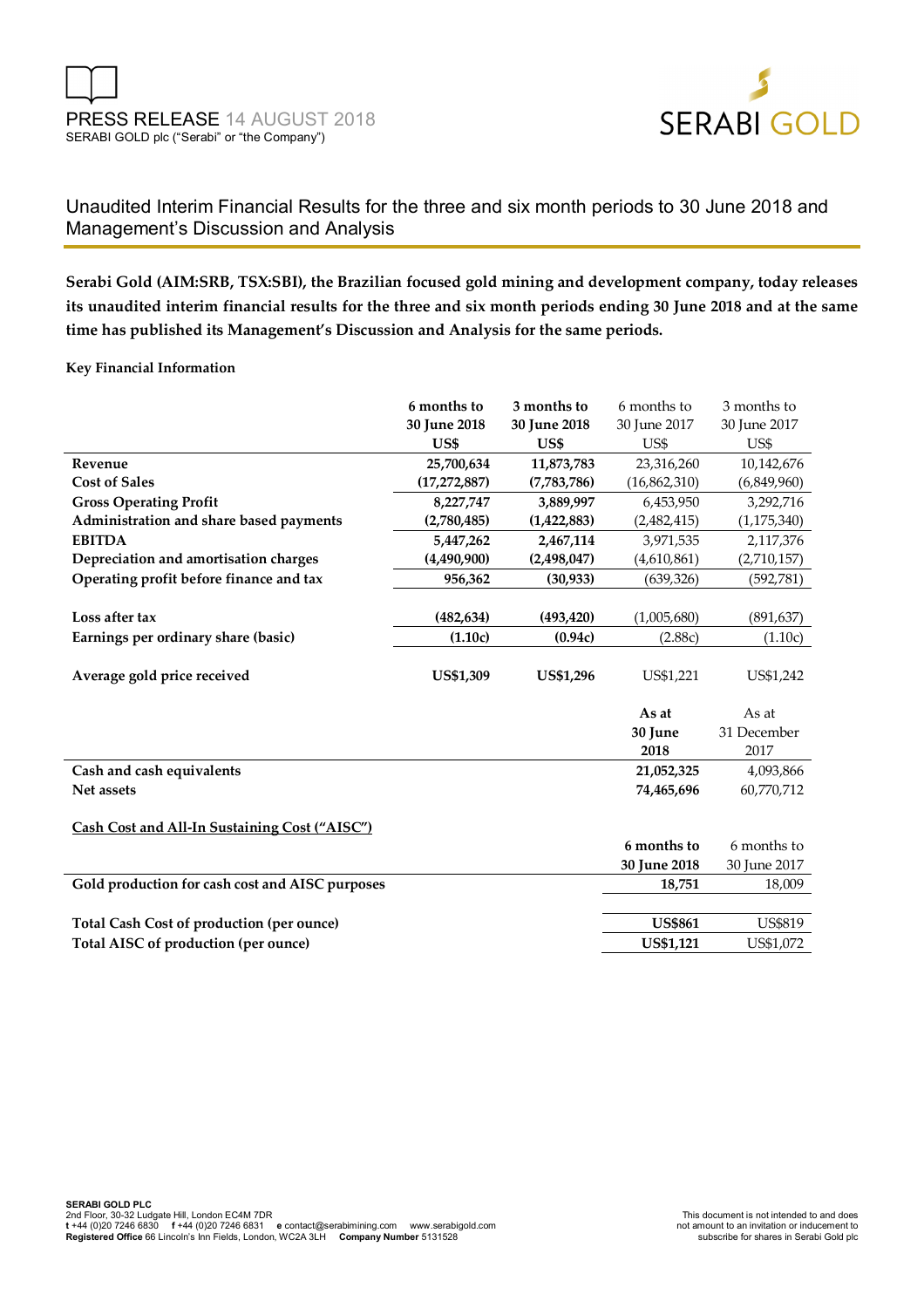

### **Key Operational Information**

|                                   |                    | <b>SUMMARY PRODUCTION STATISTICS FOR 2018 YEAR TO DATE AND 2017</b> |                                            |        |        |        |        |        |         |
|-----------------------------------|--------------------|---------------------------------------------------------------------|--------------------------------------------|--------|--------|--------|--------|--------|---------|
|                                   |                    | Qtr 1                                                               | Year to<br>Qtr 2<br>Qtr 1<br>Qtr 2<br>Date |        |        | Qtr 3  | Otr 4  | Total  |         |
|                                   |                    | 2018                                                                | 2018                                       | 2018   | 2017   | 2017   | 2017   | 2017   | 2017    |
| Horizontal<br>development - Total | <b>Metres</b>      | 2,353                                                               | 2,744                                      | 5,097  | 2,251  | 1,855  | 2,996  | 2,762  | 9,864   |
| Mined ore – Total                 | Tonnes             | 39,669                                                              | 36,071                                     | 75,740 | 36,918 | 41,684 | 41,263 | 49,011 | 168,876 |
|                                   | Gold grade $(g/t)$ | 7.49                                                                | 8.12                                       | 7.79   | 10.12  | 7.80   | 9.80   | 8.25   | 8.92    |
| Milled ore                        | Tonnes             | 43,145                                                              | 38,155                                     | 81,300 | 41,722 | 43,294 | 44,205 | 43,345 | 172,565 |
|                                   | Gold grade (g/t)   | 7.04                                                                | 7.71                                       | 7.36   | 7.62   | 6.29   | 7.28   | 7.27   | 7.11    |
| Gold production (1)(2)            | Ounces             | 9,188                                                               | 9,563                                      | 18,751 | 9,861  | 8,148  | 9,657  | 9,337  | 37,004  |

(1) Gold production figures are subject to amendment pending final agreed assays of the gold content of the copper/gold concentrate and gold doré that is delivered to the refineries.

(2) Gold production totals for 2018 include treatment of 6,624 tonnes of flotation tails at a grade of 3.92 g/t (2017 full year : 4,568 tonnes)

(3) The table may not sum due to rounding.

# **Financial Highlights**

- Cash holdings at period end of over US\$21 million (31 December 2017: US\$4.1 million).
- EBITDA for the six months to 30 June 2018 has increased by 37% to US\$5.45 million (six months to 30 June 2017: US\$3.97 million).
- Operating profit before finance and tax for the six month period of US\$956,362 (six months to 30 June 2017: loss of US\$639,326).
- Completion of share placements raising gross proceeds of US\$23.8 million with strategic and institutional investors.
- Payment, on 16 April 2018, of second US\$5 million instalment for the purchase of Chapleau Resource Ltd and the Coringa Gold Project.
- Consolidation of share capital completed on 19 June 2018, with every 20 existing ordinary shares being exchanged for 1 new ordinary share.

#### **2018 Guidance**

 Management maintains its initial production guidance and expects that gold production for 2018 will exceed that of 2017 and be up to 40,000 ounces.

#### **Operational Highlights**

- Second quarter production of 9,563 ounces of gold.
- Mine production totalling 36,071 tonnes at 8.12 grams per tonne ("g/t") of gold.
- 38,155 tonnes of run of mine ("ROM") ore processed through the plant from the combined Palito and Sao Chico orebodies, with an average grade of 7.71 g/t of gold.
- Additional 4,861 tonnes of historical tailings processed through the leaching circuit at a grade of 4.38 g/t of gold.
- 2,744 metres of horizontal mine development completed during the quarter.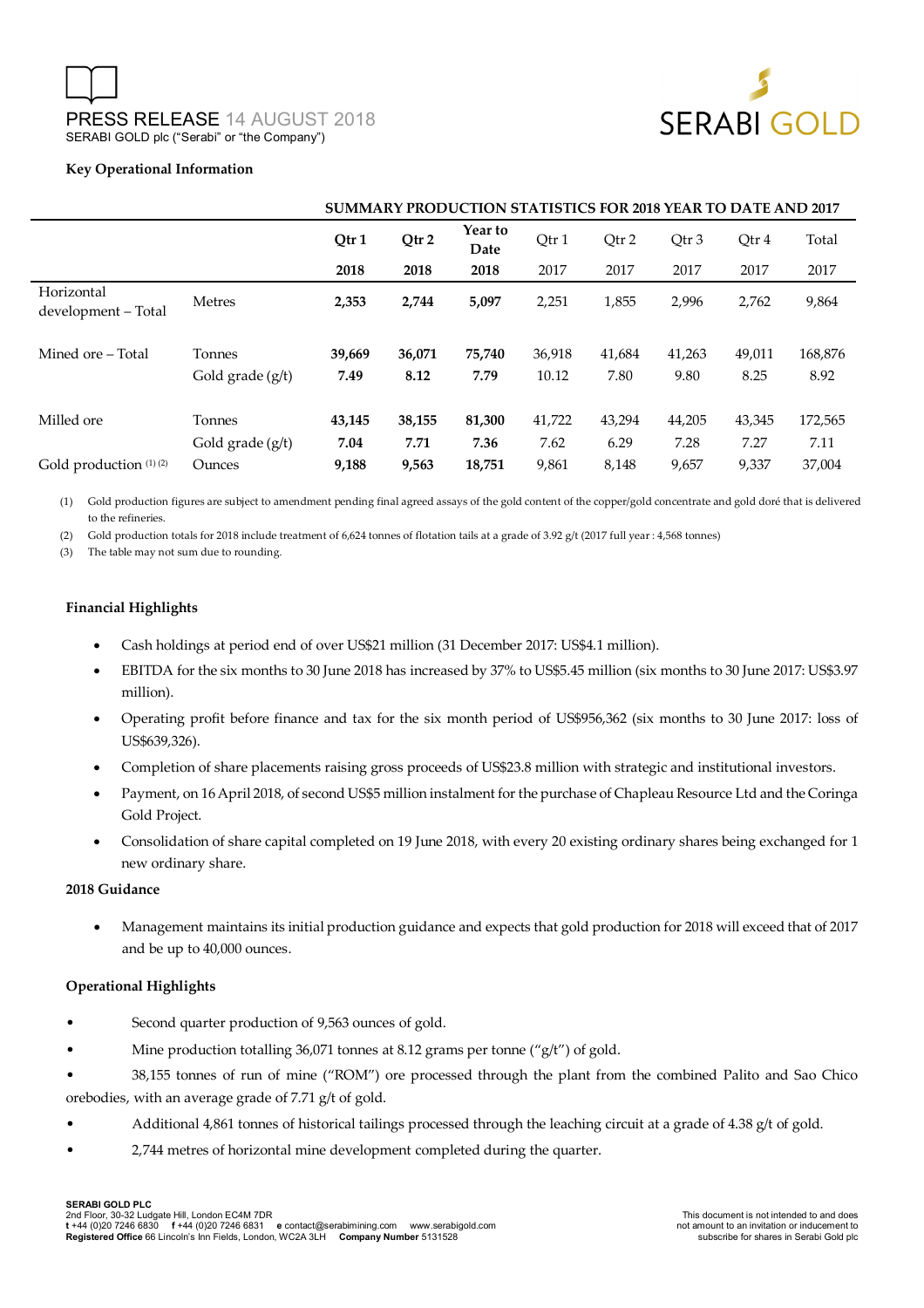

• Palito development and production continues to focus on the four main sectors of Senna, Pipocas, G3 and Mogno, whilst in the Sao Chico orebody, the main ramp is now close to reaching the next planned level at -15mRL, approximately 280 vertical metres below surface. Production is coming from levels 70 and 56mRL, with levels 10 and -3mRL in development.

• Step out surface drilling is underway on both the Palito and Sao Chico orebodies with initial drilling results to be released during Q3.

• By the end of the quarter, surface ore stocks were approximately 7,800 tonnes, (March end 2018: 10,200 tonnes) with an average grade of 3.5 g/t of gold, together with approximately 36,000 tonnes of flotation tailings grading approximately 3.0 g/t gold.

# **Mike Hodgson, CEO of Serabi commented:**

"As reported in the news release on 23 July 2018, Serabi enjoyed an excellent second quarter, producing 9,563 ounces of gold, bringing total gold production for the year to date to 18,750 ounces. The Company remains on track to meet its annual production guidance.

"Following the successful placings in April, the Company is now also in a financially strong position and is able to push forwards with the growth plans, which it hopes to realise from the successful development of the Coringa project, which was acquired in December 2017, and from exploration success around its existing operations where there are significant indications of further parallel mineralised structures as well as strike extensions at both the Palito and Sao Chico deposits.

"It is clearly very pleasing that the operations continue to be profitable and that EBITDA has improved by 37% compared to the same six month period in 2017. The Group has benefitted during the first six months from the combination of a good gold price and a relatively weak Brazilian Real during the first six months. The fall off in the gold price in the last two months will impact on the revenue for the third quarter but we do see some protection in the continued weakness of the Real.

"As I have noted previously, the Company has increased development rates during the year and, more recently, we have introduced our new generation 'mini-scoops', the first of which arrived on site during the second quarter. These, along with a narrow-width face drilling jumbo, will allow us to advance much faster with less dilution and waste handling. This increased level of development together with stepping up the levels of underground drilling has, however, had a short-term impact on our cost base reflected in a slight increase in the AISC for the year to date. In some areas of the mine, development may be more than 12 months ahead of stope production, but it is absolutely essential to keep development moving forward to ensure the sustainability of long-term production. We also use development as part of the mine exploration and resource growth. Based on the current success with the new, smaller fleet, we plan a staged programme to replace the existing mine fleet at Palito with these smaller units and will redeploy the larger units to Sao Chico and in the future possibly to Coringa. This should result in reducing development size by approximately 40%, compared with current development dimensions, with consequent cost reductions, in those areas where it is beneficial to use this smaller fleet.

"Finance costs for the first six months of 2018 are significantly higher than the comparative period, in part reflecting the increased loan arrangement that the Group had compared with June 2017, but in fact many of these are non-cash items, with actual interest charges on loans being US\$357,000, whilst US\$352,000 arises from the accounting treatment that the regulations require for derivative transactions and the future payment obligations for Coringa.

"The income tax expense, reflecting the reported profits in Brazil, is also impacted by accounting requirements with the actual liability being approximately US\$111,000 and the balance being deferred tax charges reflecting the benefit of past tax losses which are being used to reduce the tax changes in Brazil.

"We are committing funding to the exploration programme and whilst much of the initial drilling activity was to assist with short-term mine planning at Palito, we are now drilling some of the strike extensions at Palito and the geophysical anomalies at Sao Chico. In addition, we have, during July, completed an airborne geophysical survey over approximately 30,000 hectares of our tenements. This means that the whole of the contiguous exploration tenements, in which the Palito and Sao Chico orebodies are hosted, has now been covered by airborne geophysics as a first pass exploration tool. We expect to receive all the data files from the contractor during September and will then be able to undertake our own evaluation of the results of this survey and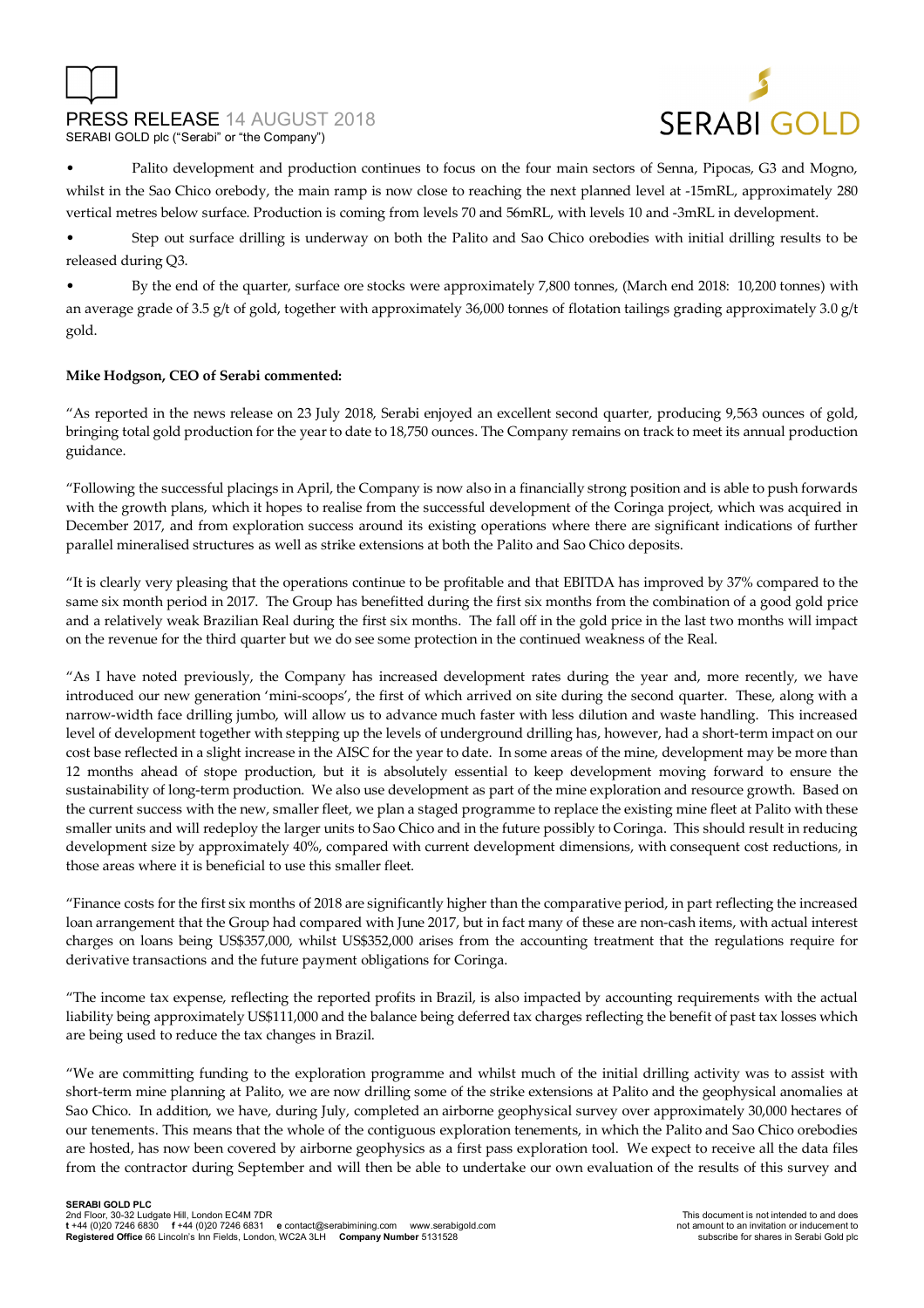



correlate these with our historic geological information database. For the six months to June we had spent approximately US\$2.0 million on exploration of which US\$0.5 million related to the initial costs of the airborne survey.

"We continue to progress the licencing of Coringa and completion of the various studies that are required by the various authorities. Over the last quarter, expenditure has been fairly modest at less than US\$500,000 and outside of the costs for the various studies and licence applications has been limited to maintaining the exploration site in good order and steady refurbishment work of the process plant that was acquired with the project. I do anticipate that as soon as the necessary approvals are received that expenditure will increase as the preparatory works for initial development get underway."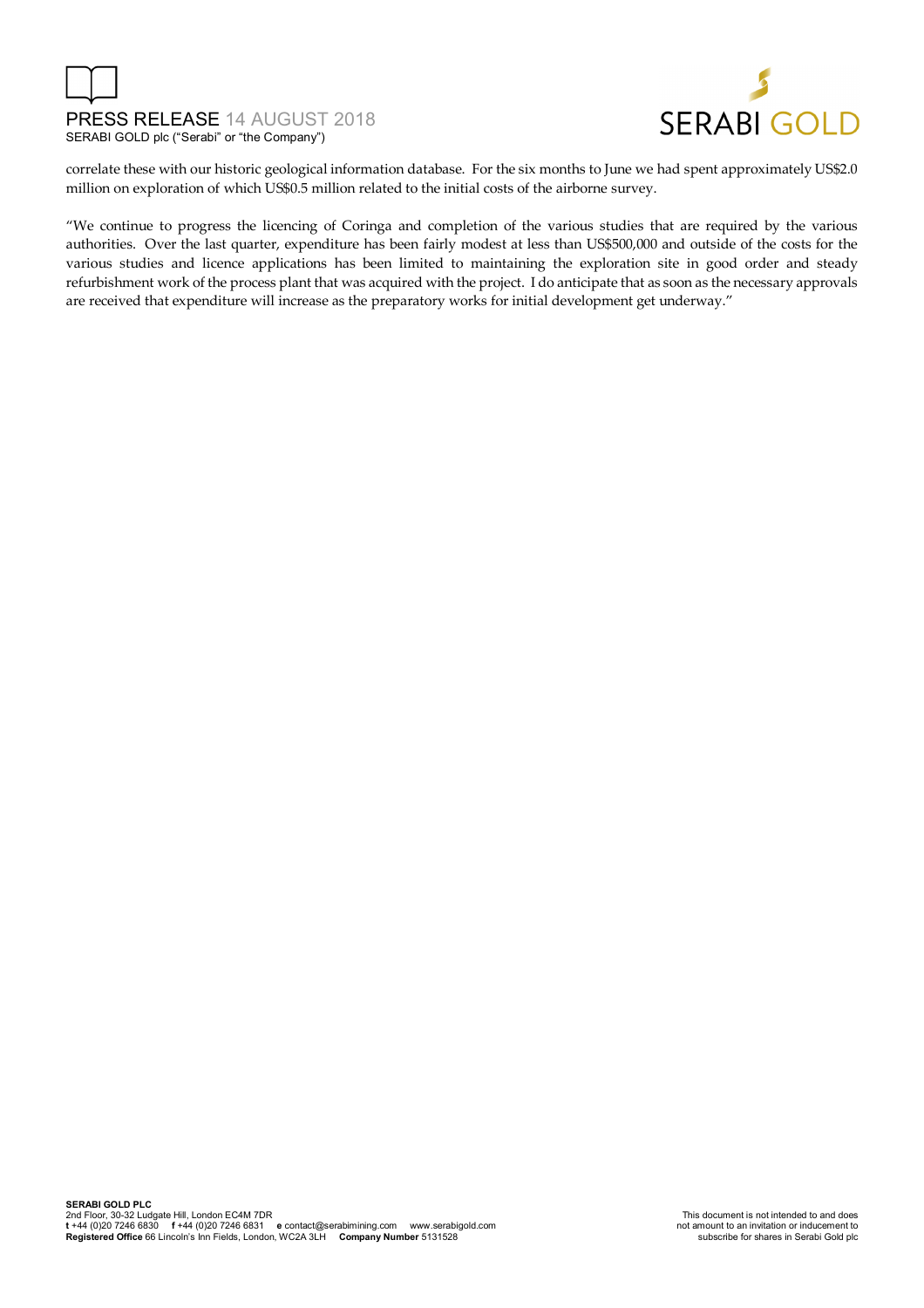

# **SERABI GOLD PLC Condensed Consolidated Statements of Comprehensive Income**

| (expressed in US\$)                                                      | <b>Notes</b>   | For the three months ended<br>30 June<br>2018<br>2017 |               | For the six months ended<br>30 June<br>2018 | 2017         |  |
|--------------------------------------------------------------------------|----------------|-------------------------------------------------------|---------------|---------------------------------------------|--------------|--|
|                                                                          |                | (unaudited)                                           | (unaudited)   | (unaudited)                                 | (unaudited)  |  |
| <b>CONTINUING OPERATIONS</b>                                             |                |                                                       |               |                                             |              |  |
| Revenue                                                                  |                | 11,873,783                                            | 10,142,676    | 25,700,634                                  | 23,316,260   |  |
| Cost of sales                                                            |                | (7,983,786)                                           | (6,849,960)   | (17, 472, 887)                              | (16,642,310) |  |
| Release of provision for impairment of inventory                         |                | 200,000                                               |               | 200,000                                     | (220,000)    |  |
| Depreciation of plant and equipment                                      |                | (2,498,047)                                           | (2,710,157)   | (4,490,900)                                 | (4,610,861)  |  |
| Gross profit                                                             |                | 1,591,950                                             | 582,559       | 3,936,847                                   | 1,843,089    |  |
| Administration expenses                                                  |                | (1,357,814)                                           | (1, 178, 903) | (2,689,238)                                 | (2,420,358)  |  |
| Share based payments                                                     |                | (78, 278)                                             | (112, 412)    | (155, 571)                                  | (178, 032)   |  |
| Gain on disposal of assets                                               |                | 13,209                                                | 115,975       | 64,324                                      | 115,975      |  |
| Operating (loss) / profit                                                |                | 169,067                                               | (592,781)     | 1,156,362                                   | (639, 326)   |  |
| Foreign exchange loss                                                    |                | (498, 543)                                            | (167, 236)    | (555, 633)                                  | (120, 399)   |  |
| Finance expense                                                          | $\overline{2}$ | (109, 145)                                            | (34, 194)     | (699, 518)                                  | (68, 011)    |  |
| Finance income                                                           |                |                                                       | 35            | 34                                          | 69           |  |
| (Loss) / profit before taxation                                          |                | (438, 621)                                            | (794, 176)    | (98, 755)                                   | (827, 667)   |  |
| Income tax expense                                                       | 3              | (54, 799)                                             | (97, 461)     | (383, 879)                                  | (178, 013)   |  |
| (Loss) / profit for the period from continuing operations <sup>(1)</sup> |                | (493, 420)                                            | (891, 637)    | (482, 634)                                  | (1,005,680)  |  |
| Exchange differences on translating foreign<br>operations                |                | (8,925,573)                                           | (2,124,542)   | (9,260,004)                                 | (656, 695)   |  |
| Total comprehensive income/(loss) for the<br>period                      |                | (9,418,993)                                           | (3,016,179)   | (9,742,638)                                 | (1,662,375)  |  |
| (Loss) / profit per ordinary share (basic) (1) (2) (3)                   | $\overline{4}$ | (0.94c)                                               | (2.55c)       | (1.10c)                                     | (2.88c)      |  |
| (Loss) / profit per ordinary share (diluted) (1) (2 (3)                  | $\overline{4}$ | (0.94c)                                               | (2.55c)       | (1.10c)                                     | (2.88c)      |  |

(1) All revenue and expenses arise from continuing operations.

(2) On 19 June 2018, the Group completed a capital reorganisation with every 20 existing shares being consolidated to one new share. The total number of existing ordinary shares in issue immediately prior to the capital reorganisation was 1,175,281,440. The total number of ordinary shares in issue following the capital reorganisation was 58,764,072.

(3) For comparative purpose the weighted average ordinary shares in issue and the diluted ordinary shares in issue for the three and six month periods ended 30 June 2017, have been adjusted to reflect the share consolidation of 20 existing shares being consolidated into one new share.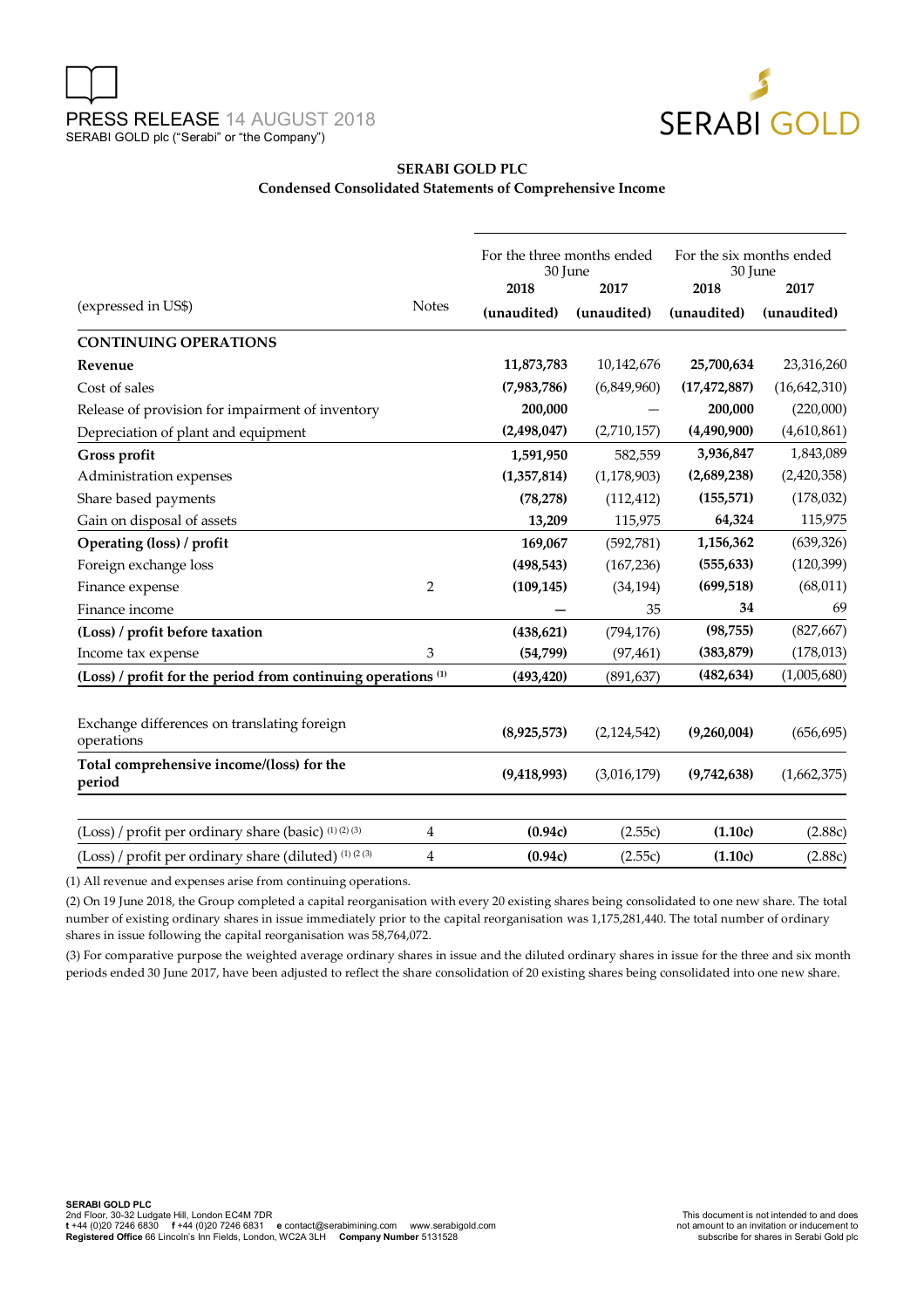



## **SERABI GOLD PLC Condensed Consolidated Balance Sheets**

|                                       | As at<br>30 June<br>2018 | As at<br>30 June<br>2017 | As at<br>31 December<br>2017 |
|---------------------------------------|--------------------------|--------------------------|------------------------------|
| (expressed in US\$)                   | (unaudited)              | (unaudited)              | (audited)                    |
| Non-current assets                    |                          | 9,868,205                |                              |
| Deferred exploration costs            | 24,490,001               |                          | 23,898,819                   |
| Property, plant and equipment         | 42,049,417               | 43,557,012               | 48,980,381                   |
| Taxes receivable                      | 1,556,129                |                          | 1,474,062                    |
| Deferred taxation                     | 2,276,588                | 3,133,428                | 2,939,634                    |
| Total non-current assets              | 70,372,135               | 56,558,645               | 77,292,896                   |
| <b>Current assets</b>                 |                          |                          |                              |
| Inventories                           | 5,827,745                | 6,844,757                | 6,934,438                    |
| Trade and other receivables           | 1,596,978                | 2,865,877                | 1,277,142                    |
| Prepayments and accrued income        | 3,398,201                | 5,166,612                | 3,237,412                    |
| Cash and cash equivalents             | 21,052,325               | 3,832,218                | 4,093,866                    |
| <b>Total current assets</b>           | 31,875,249               | 18,709,464               | 15,542,858                   |
| <b>Current liabilities</b>            |                          |                          |                              |
| Trade and other payables              | 5,050,232                | 5,330,772                | 5,347,964                    |
| Interest bearing loan                 | 5,000,000                | 1,371,489                | 1,980,000                    |
| Amounts due on acquisition            |                          |                          | 5,000,000                    |
| Trade and asset finance facilities    | 774,122                  | 1,338,475                | 865,712                      |
| Derivative financial liabilities      | 346,992                  | 650,000                  | 709,255                      |
| Accruals                              | 350,878                  | 512,649                  | 614,198                      |
| <b>Total current liabilities</b>      | 11,522,224               | 9,203,385                | 14,517,129                   |
| Net current assets                    | 20,353,025               | 9,506,079                | 1,025,729                    |
| Total assets less current liabilities | 90,725,160               | 66,064,724               | 78,318,625                   |
| Non-current liabilities               |                          |                          |                              |
| Trade and other payables              | 2,233,353                | 2,133,294                | 2,753,409                    |
| Provisions                            | 1,857,564                | 1,824,472                | 2,047,131                    |
| Amounts due on acquisition            | 10,481,843               |                          | 9,997,961                    |
| Interest bearing loan                 | 1,610,000                |                          | 2,500,000                    |
| Trade and asset finance liabilities   | 76,704                   | 212,328                  | 249,412                      |
| Total non-current liabilities         | 16,259,464               | 4,170,094                | 17,547,913                   |
| Net assets                            | 74,465,696               | 61,894,630               | 60,770,712                   |
| Equity                                |                          |                          |                              |
| Share capital                         | 8,863,755                | 5,540,960                | 5,540,960                    |
| Share premium reserve                 | 21,681,478               | 1,722,222                | 1,722,222                    |
| Option reserve                        | 1,189,318                | 1,332,578                | 1,425,024                    |
| Other reserves                        | 5,066,796                | 3,404,624                | 4,015,369                    |
| Translation reserve                   | (40, 459, 572)           | (31, 264, 543)           | (31, 199, 568)               |
| Retained earnings                     | 78,123,921               | 81,158,789               | 79,266,705                   |
| Equity shareholders' funds            | 74,465,696               | 61,894,630               | 60,770,712                   |

The interim financial information has not been audited and does not constitute statutory accounts as defined in Section 434 of the Companies Act 2006. Whilst the financial information included in this announcement has been compiled in accordance with International Financial Reporting Standards ("IFRS") this announcement itself does not contain sufficient financial information to comply with IFRS. The Group statutory accounts for the year ended 31 December 2017 prepared under IFRS a adopted in the EU and with IFRS and their interpretations adopted by the<br>International Accounting Standards Board hav statement under Section 498 (2) or 498 (3) of the Companies Act 2006.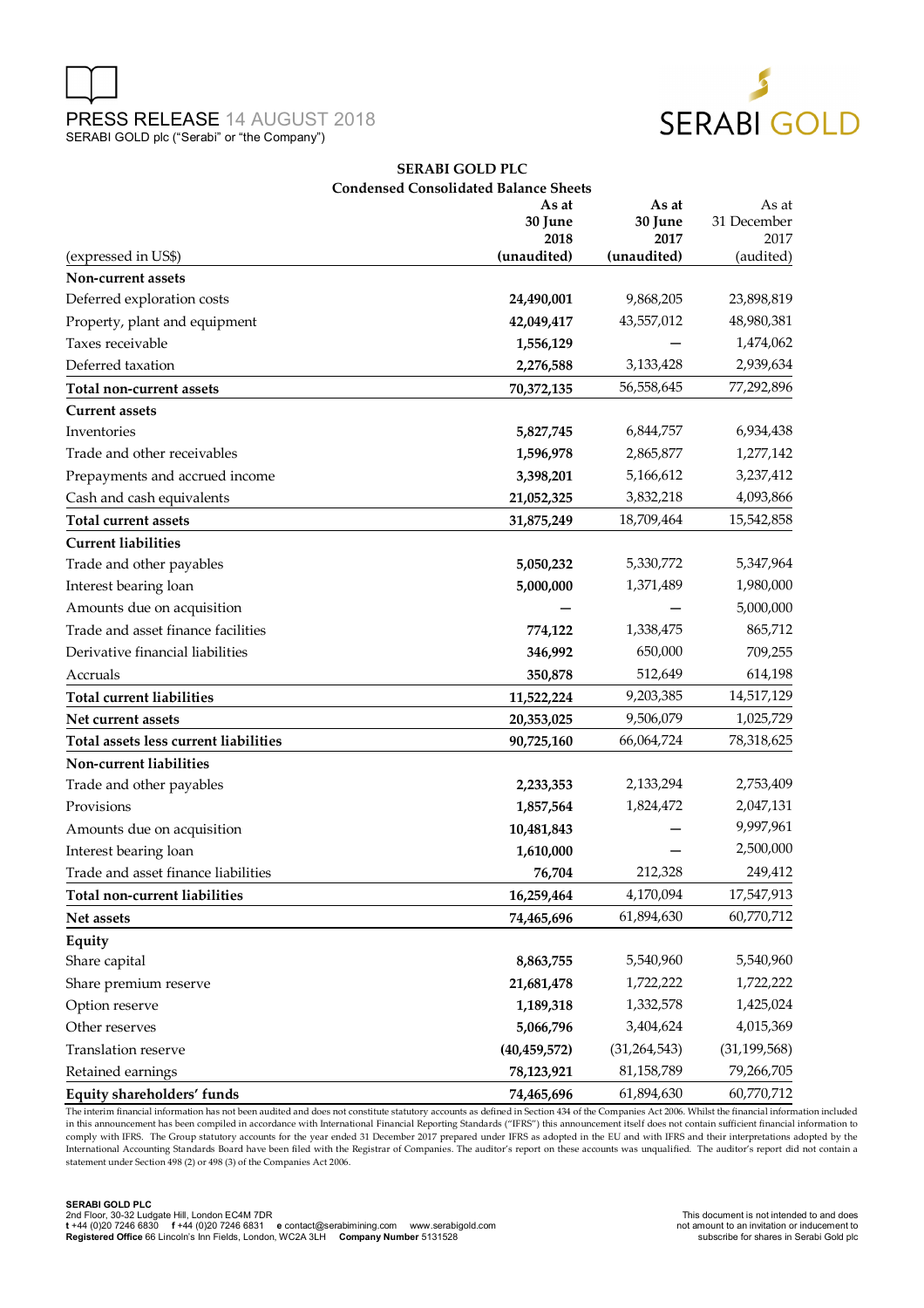$($ us and  $e$  in  $\mathbf{H}$   $\mathbf{C}$  $\phi$ )



# **SERABI GOLD PLC**

## **Condensed Consolidated Statements of Changes in Shareholders' Equity**

| (expressed in US\$)                           |                  |                  |            |                                    |                        |                      |              |
|-----------------------------------------------|------------------|------------------|------------|------------------------------------|------------------------|----------------------|--------------|
| (unaudited)                                   | Share<br>capital | Share<br>premium | reserve    | Share option Other reserves<br>(1) | Translation<br>reserve | Retained<br>Earnings | Total equity |
| Equity shareholders'                          |                  |                  |            |                                    |                        |                      |              |
| funds at 31 December                          | 5,540,960        | 1,722,222        | 1,338,652  | 3,051,862                          | (30,607,848)           | 82,333,125           | 63,378,973   |
| 2016                                          |                  |                  |            |                                    |                        |                      |              |
| Foreign currency                              |                  |                  |            |                                    |                        |                      |              |
| adjustments                                   |                  |                  |            |                                    | (656, 695)             |                      | (656, 695)   |
| Loss for the period                           |                  |                  |            |                                    |                        | (1,005,680)          | (1,005,680)  |
| Total comprehensive                           |                  |                  |            |                                    | (656, 695)             | (1,005,680)          | (1,662,375)  |
| income for the period                         |                  |                  |            |                                    |                        |                      |              |
| Transfer to taxation                          |                  |                  |            | 352,762                            |                        | (352, 762)           |              |
| reserve                                       |                  |                  |            |                                    |                        |                      |              |
| Share options lapsed in                       |                  |                  | (184, 106) |                                    |                        | 184,106              |              |
| period                                        |                  |                  |            |                                    |                        |                      |              |
| Share option expense                          |                  |                  | 178,032    |                                    |                        |                      | 178,032      |
| Equity shareholders'<br>funds at 30 June 2017 | 5,540,960        | 1,722,222        | 1,332,578  | 3,404,624                          | (31, 264, 543)         | 81, 158, 789         | 61,894,630   |
| Foreign currency                              |                  |                  |            |                                    | 64,975                 |                      | 64,975       |
| adjustments                                   |                  |                  |            |                                    |                        |                      |              |
| Loss for the period                           |                  |                  |            |                                    |                        | (1,392,223)          | (1,392,223)  |
| Total comprehensive                           |                  |                  |            |                                    | 64,975                 | (1,392,223)          | (1,327,248)  |
| income for the period                         |                  |                  |            |                                    |                        |                      |              |
| Transfer to taxation                          |                  |                  |            | 610,745                            |                        | (610, 745)           |              |
| reserve                                       |                  |                  |            |                                    |                        |                      |              |
| Share options lapsed in                       |                  |                  | (110, 884) |                                    |                        | 110,884              |              |
| period                                        |                  |                  |            |                                    |                        |                      |              |
| Share option expense                          |                  |                  | 203,330    |                                    |                        |                      | 203,330      |
| Equity shareholders'                          |                  |                  |            |                                    |                        |                      |              |
| funds at 31 December                          | 5,540,960        | 1,722,222        | 1,425,024  | 4,015,369                          | (31, 199, 568)         | 79,266,705           | 60,770,712   |
| 2017                                          |                  |                  |            |                                    |                        |                      |              |
| Foreign currency<br>adjustments               |                  |                  |            |                                    | (9,260,004)            |                      | (9,260,004)  |
| Profit for the period                         |                  |                  |            |                                    |                        | (482, 634)           | (482, 634)   |
| Total comprehensive                           |                  |                  |            |                                    |                        |                      |              |
| income for the period                         |                  |                  |            |                                    | (9,260,004)            | (482, 634)           | (9,742,638)  |
| Transfer to taxation                          |                  |                  |            |                                    |                        |                      |              |
| reserve                                       |                  |                  |            | 1,051,427                          |                        | (1,051,427)          |              |
| Share options lapsed in                       |                  |                  |            |                                    |                        |                      |              |
| period                                        |                  |                  | (391, 277) |                                    |                        | 391,277              |              |
| Shares issued in period                       | 3,322,795        | 19,959,256       |            |                                    |                        |                      | 23,282,051   |
| Share option expense                          |                  |                  | 155,571    |                                    |                        |                      | 155,571      |
| Equity shareholders'<br>funds at 30 June 2018 | 8,863,755        | 21,681,478       | 1,189,318  | 5,066,796                          | (40, 459, 572)         | 78,123,921           | 74,465,696   |

(1) Other reserves comprise a merger reserve of US\$361,461 and a taxation reserve of US\$4,705,335 (31 December 2017: merger reserve of US\$361,461 and a taxation reserve of US\$3,653,908).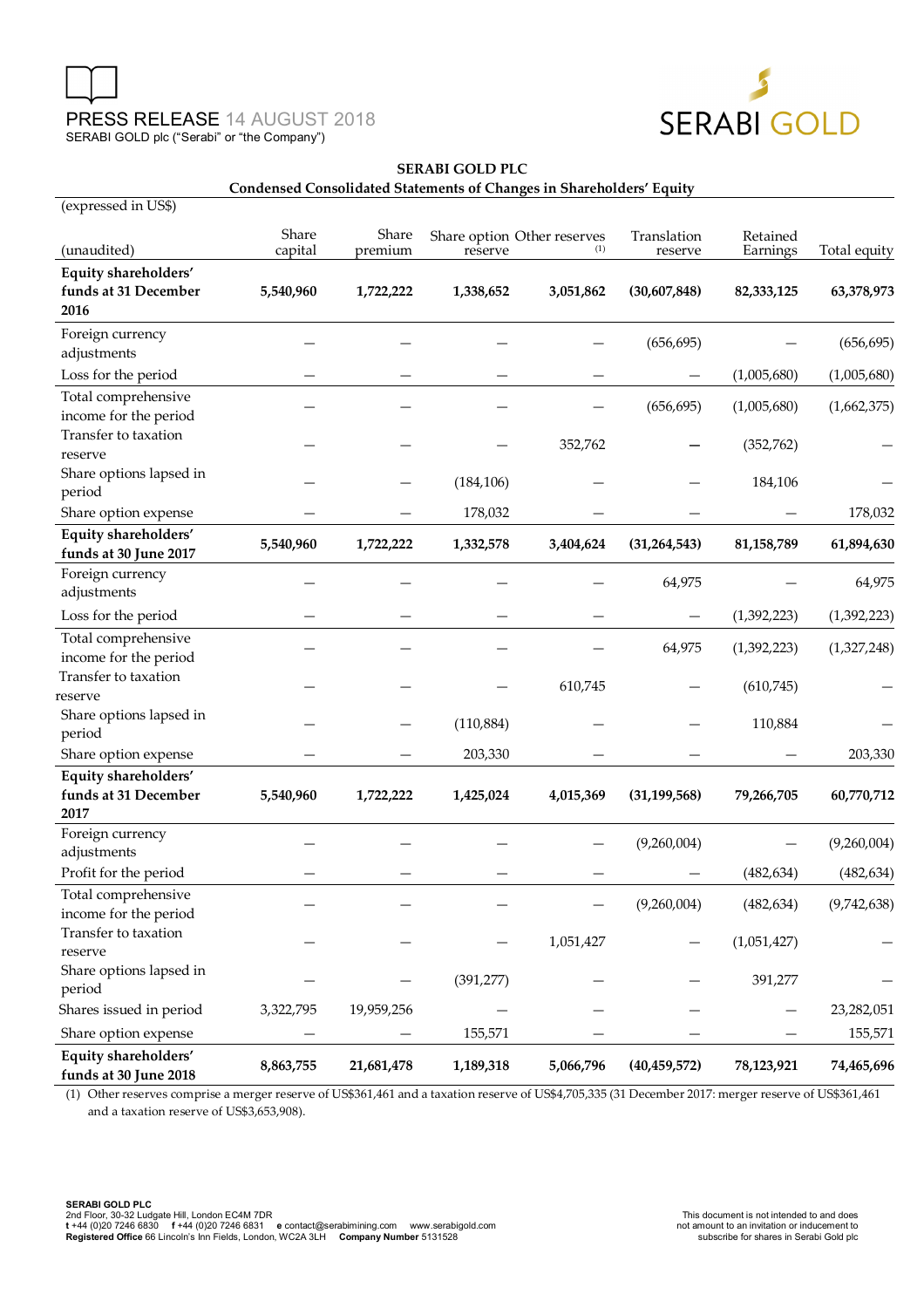



# **SERABI GOLD PLC Condensed Consolidated Cash Flow Statements**

|                                                                           | For the three months<br>ended<br>30 June |             | For the six months<br>ended<br>30 June |             |
|---------------------------------------------------------------------------|------------------------------------------|-------------|----------------------------------------|-------------|
|                                                                           | 2018                                     | 2017        | 2018                                   | 2017        |
| (expressed in US\$)                                                       | (unaudited)                              | (unaudited) | (unaudited)                            | (unaudited) |
| <b>Operating activities</b>                                               |                                          |             |                                        |             |
| Operating (loss)/profit                                                   | (493, 420)                               | (891, 637)  | (482, 634)                             | (1,005,680) |
| Depreciation - plant, equipment and mining properties                     | 2,498,047                                | 2,710,157   | 4,490,900                              | 4,610,861   |
| Net financial expense                                                     | 607,688                                  | 201,395     | 1,165,117                              | 188,341     |
| Provision for impairment of inventory                                     | (200,000)                                |             | (200,000)                              | 220,000     |
| Provision for taxation                                                    | 54,799                                   | 97,461      | 383,879                                | 178,013     |
| Share-based payments                                                      | 78,278                                   | 112,412     | 245,571                                | 178,032     |
| Foreign exchange (loss) / gain                                            | 222,774                                  | (84,778)    | 154,350                                | 40,560      |
| Changes in working capital                                                |                                          |             |                                        |             |
| (Increase)/decrease in inventories                                        | (619, 967)                               | (483, 319)  | 117,146                                | 987,364     |
| (Increase) in receivables, prepayments and accrued income                 | (1,003,947)                              | (333, 475)  | (1,503,295)                            | (2,577,285) |
| Increase/(decrease) in payables, accruals and provisions                  | 242,933                                  | 894,832     | 113,080                                | 3,589       |
| Net cash inflow from operations                                           | 1,387,185                                | 2,223,048   | 4,484,114                              | 2,823,795   |
| <b>Investing activities</b>                                               |                                          |             |                                        |             |
| Acquisition payment for subsidiary                                        | (4,740,928)                              |             | (4,740,928)                            |             |
| Purchase of property, plant and equipment and projects in<br>construction | (892, 233)                               | (815, 924)  | (1,317,926)                            | (1,083,839) |
| Capitalised mine development costs                                        | (1,064,966)                              | (877, 530)  | (2,030,489)                            | (1,964,320) |
| Geological exploration expenditure                                        | (1,443,384)                              | 21          | (2,011,802)                            | (2,500)     |
| Pre-operational project costs                                             | (496, 049)                               |             | (1,289,479)                            |             |
| Proceeds from sale of assets                                              | 13,209                                   | 115,975     | 64,324                                 | 115,975     |
| Interest received                                                         |                                          | 35          | 34                                     | 69          |
| Net cash outflow on investing activities                                  | (8,624,351)                              | (1,577,423) | (11, 326, 266)                         | (2,934,615) |
|                                                                           |                                          |             |                                        |             |
| <b>Financing activities</b>                                               | 23,807,346                               |             | 23,807,346                             |             |
| Issue of ordinary share capital                                           | (566, 518)                               |             | (566, 518)                             |             |
| Costs associated with issue of share capital                              |                                          |             | 3,000,000                              |             |
| Drawdown secured loan                                                     | (666, 667)                               |             | (1,000,000)                            |             |
| Repayment of secured loan                                                 |                                          |             |                                        |             |
| Payment of finance lease liabilities                                      | (143,063)                                | (132, 164)  | (426, 210)                             | (132, 164)  |
| Interest paid and other finance costs                                     | (234, 166)                               | (55, 807)   | (386, 587)                             | (67, 455)   |
| Net cash inflow / (outflow) from financing activities                     | 22,196,932                               | (187, 971)  | 24,428,031                             | (199, 619)  |
| Net increase / (decrease) in cash and cash equivalents                    | 14,959,766                               | 457,654     | 17,585,879                             | (310, 439)  |
| Cash and cash equivalents at beginning of period                          | 6,695,526                                | 3,407,117   | 4,093,866                              | 4,160,923   |
| Exchange difference on cash                                               | (602, 967)                               | (32, 553)   | (627, 420)                             | (18, 266)   |
| Cash and cash equivalents at end of period                                | 21,052,325                               | 3,832,218   | 21,052,325                             | 3,832,218   |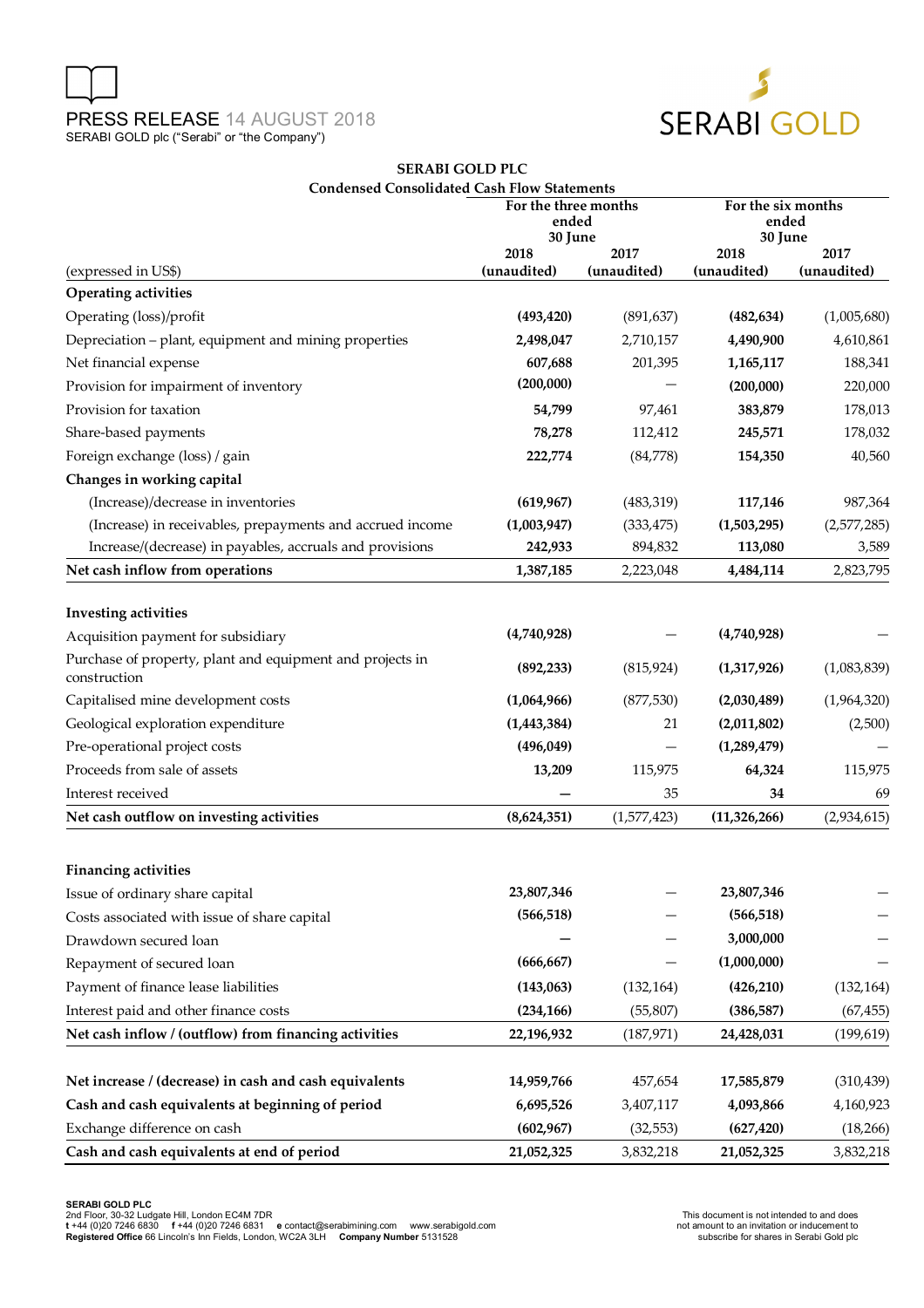



#### **Notes**

# **1. General Information**

The financial information set out above does not constitute statutory accounts as defined in Section 434 of the Companies Act 2006. Whilst the financial information included in this announcement has been compiled in accordance with International Financial Reporting Standards ("IFRS") this announcement itself does not contain sufficient financial information to comply with IFRS. A copy of the statutory accounts for 2016 will be filed with the Registrar of Companies following their adoption by shareholders at the next Annual General Meeting. The full audited financial statements for the years end 31 December 2017 do comply with IFRS.

#### **2. Basis of Preparation**

These interim condensed consolidated financial statements are for the three and six month periods ended 30 June 2018. Comparative information has been provided for the audited three and six month periods ended 30 June 2017 and, where applicable, the audited twelve month period from 1 January 2017 to 31 December 2017. These condensed consolidated financial statements do not include all the disclosures that would otherwise be required in a complete set of financial statements and should be read in conjunction with the 2017 annual report.

The condensed consolidated financial statements for the periods have been prepared in accordance with International Accounting Standard 34 "Interim Financial Reporting" and the accounting policies are consistent with those of the annual financial statements for the year ended 31 December 2017 and those envisaged for the financial statements for the year ending 31 December 2018.

The Group has not adopted any standards or interpretations in advance of the required implementation dates.

As of 1 January 2018, lFRS 9 - Financial Instruments, and lFRS 15 - Revenue from Contracts, became effective and have been adopted. The effect of implementation has not had a material impact on the financial results of the Group

As of the date of authorisation of these financial statements, IFRS 16 – Leases, was in issue but not effective and has not been applied to these financial statements.

IFRS 16 will require the recognition of an asset and liability with respect to the material operating lease commitments that the group have. Management are currently considering the impact that this will have on the financial statements. The Group does not at this time anticipate voluntary early adoption of IFRS 16.

These financial statements do not constitute statutory accounts as defined in Section 434 of the Companies Act 2006.

#### **(i) Going concern**

On 12 April 2018 the Company completed a Subscription Agreement with Greenstone Resources II LP ("Greenstone"), whereby Greenstone agreed to subscribe ("the Subscription") for 297,759,419 New Ordinary Shares ("the Subscription Shares") at a price of 3.6 pence per share (the "Subscription Price"). The New Ordinary Shares issued pursuant to the Subscription rank pari passu with the existing Ordinary Shares.

On 15 May 2018 the Company completed the placing of a further 176,678,445 new ordinary shares ("Placing Shares") at a price of 3.6 pence per Placing Share (the "Placing Price"), raising gross proceeds of £6.36 million for the Company. The Placing Shares rank pari passu with the existing ordinary shares.

The Directors anticipate the Group now has access to sufficient funding for its immediate projected needs. The Group expects to have sufficient cash flow from its forecast production to finance its on-going operational requirements, to repay its secured loan facilities and to fund planned exploration and development activity on its other gold properties. However additional funding will be required to bring the newly acquired Coringa gold project into production including the final acquisition payment. The secured loan facility is repayable by 30 June 2020 and at 30 June 2018, the amount outstanding under this facility was US\$6.61 million (31 December 2017: US\$4.48 million).

The Directors consider that the Group's operations are performing at the levels that they anticipate but the Group remains a small-scale gold producer. Any unplanned interruption or reduction in gold production, unforeseen reductions in the gold price or appreciation of the Brazilian currency, could adversely affect the level of free cash flow that the Group can generate on a monthly basis. Nonetheless with the proceeds to be received from the Subscription, the Directors consider that they will nonetheless be able to meet its financial obligations as they fall due.

On this basis, the Directors have therefore concluded that it is appropriate to prepare the financial statements on a going concern basis.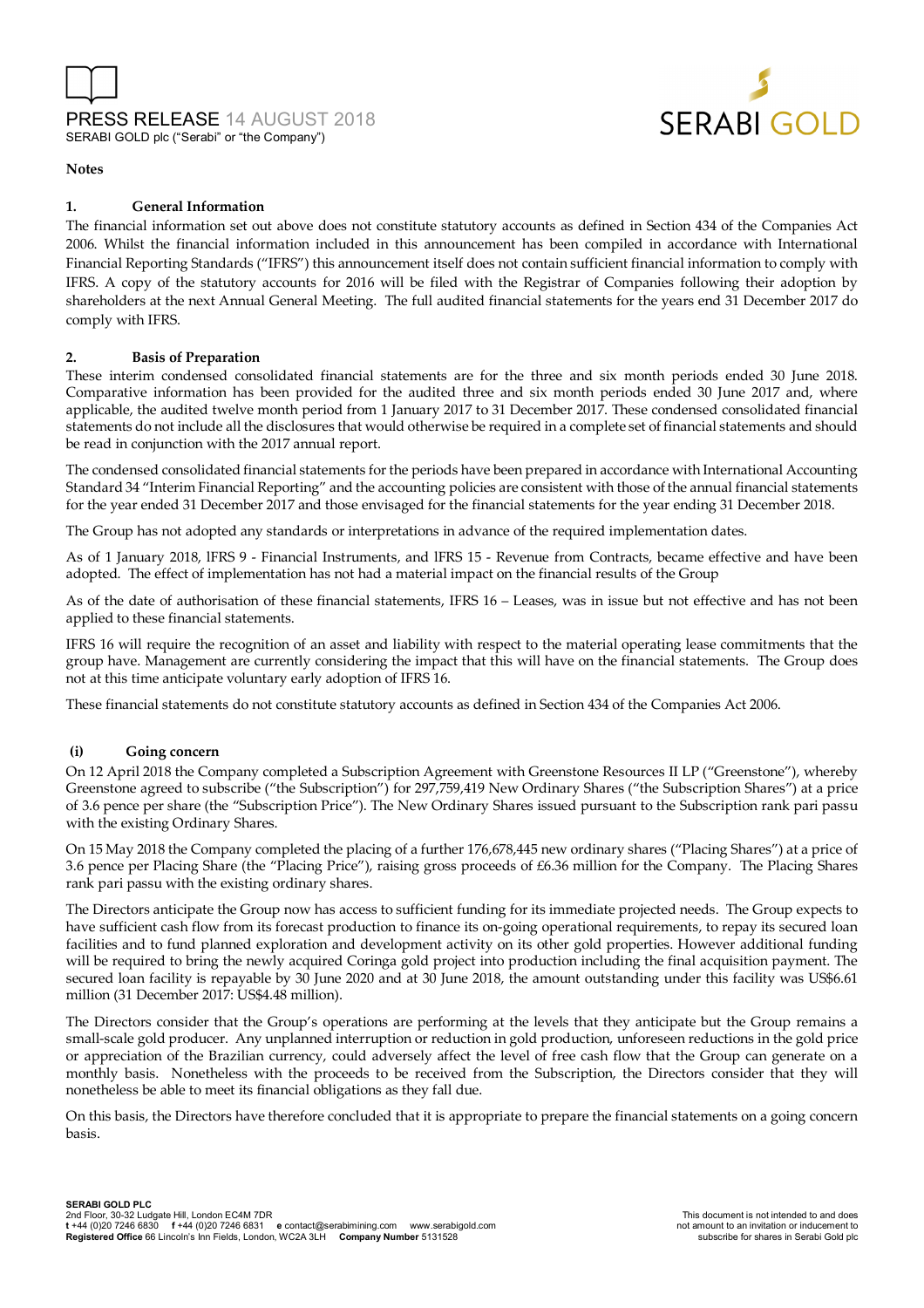



### **(ii) Use of estimates and judgements**

There have been no material revisions to the nature and amount of changes in estimates of amounts reported in the 2017 annual financial statements.

# **(iii) Impairment**

At each balance sheet date, the Group reviews the carrying amounts of its property, plant and equipment and intangible assets to determine whether there is any indication that those assets have suffered impairment. Prior to carrying out of impairment reviews, the significant cash generating units are assessed to determine whether they should be reviewed under the requirements of IFRS 6 - Exploration for and Evaluation of Mineral Resources or IAS 36 - Impairment of Assets. Such determination is by reference to the stage of development of the project and the level of reliability and surety of information used in calculating value in use or fair value less costs to sell. Impairment reviews performed under IFRS 6 are carried out on a project by project basis, with each project representing a potential single cash generating unit. An impairment review is undertaken when indicators of impairment arise; typically when one of the following circumstances applies:

- (i) sufficient data exists that render the resource uneconomic and unlikely to be developed
- (ii) title to the asset is compromised
- (iii) budgeted or planned expenditure is not expected in the foreseeable future
- (iv) insufficient discovery of commercially viable resources leading to the discontinuation of activities

Impairment reviews performed under IAS 36 are carried out when there is an indication that the carrying value may be impaired. Such key indicators (though not exhaustive) to the industry include:

- (i) a significant deterioration in the spot price of gold
- (ii) a significant increase in production costs
- (iii) a significant revision to, and reduction in, the life of mine plan

If any indication of impairment exists, the recoverable amount of the asset is estimated, being the higher of fair value less costs to sell and value in use. In assessing value in use, the estimated future cash flows are discounted to their present value using a pretax discount rate that reflects current market assessments of the time value of money and the risks specific to the asset for which the estimates of future cash flows have not been adjusted.

If the recoverable amount of an asset (or cash-generating unit) is estimated to be less than its carrying amount, the carrying amount of the asset (or cash-generating unit) is reduced to its recoverable amount. Such impairment losses are recognised in profit or loss for the year.

Where an impairment loss subsequently reverses, the carrying amount of the asset (or cash-generating unit) is increased to the revised estimate of its recoverable amount, but so that the increased carrying amount does not exceed the carrying amount that would have been determined had no impairment loss been recognised for the asset (or cash-generating unit) in prior years. A reversal of an impairment loss is recognised in profit or loss for the year.

#### **2. Finance Costs**

|                                              | Six months ended | Six months ended |
|----------------------------------------------|------------------|------------------|
|                                              | 30 June 2018     | 30 June 2017     |
|                                              | US\$             | US\$             |
| Interest on secured loan                     | (357, 899)       | (68, 011)        |
| Unwinding of discount on acquisition payment | (483, 883)       |                  |
| Amortisation of fair value of derivatives    | (130,000)        |                  |
| Arrangement fee for secured loan             | (90,000)         |                  |
|                                              | (1,061,782)      | (68,011)         |
| Gain on revaluation of derivatives           | 362,264          |                  |
| Interest income                              | 34               | 69               |
| Net finance expense                          | (699, 484)       | (67, 942)        |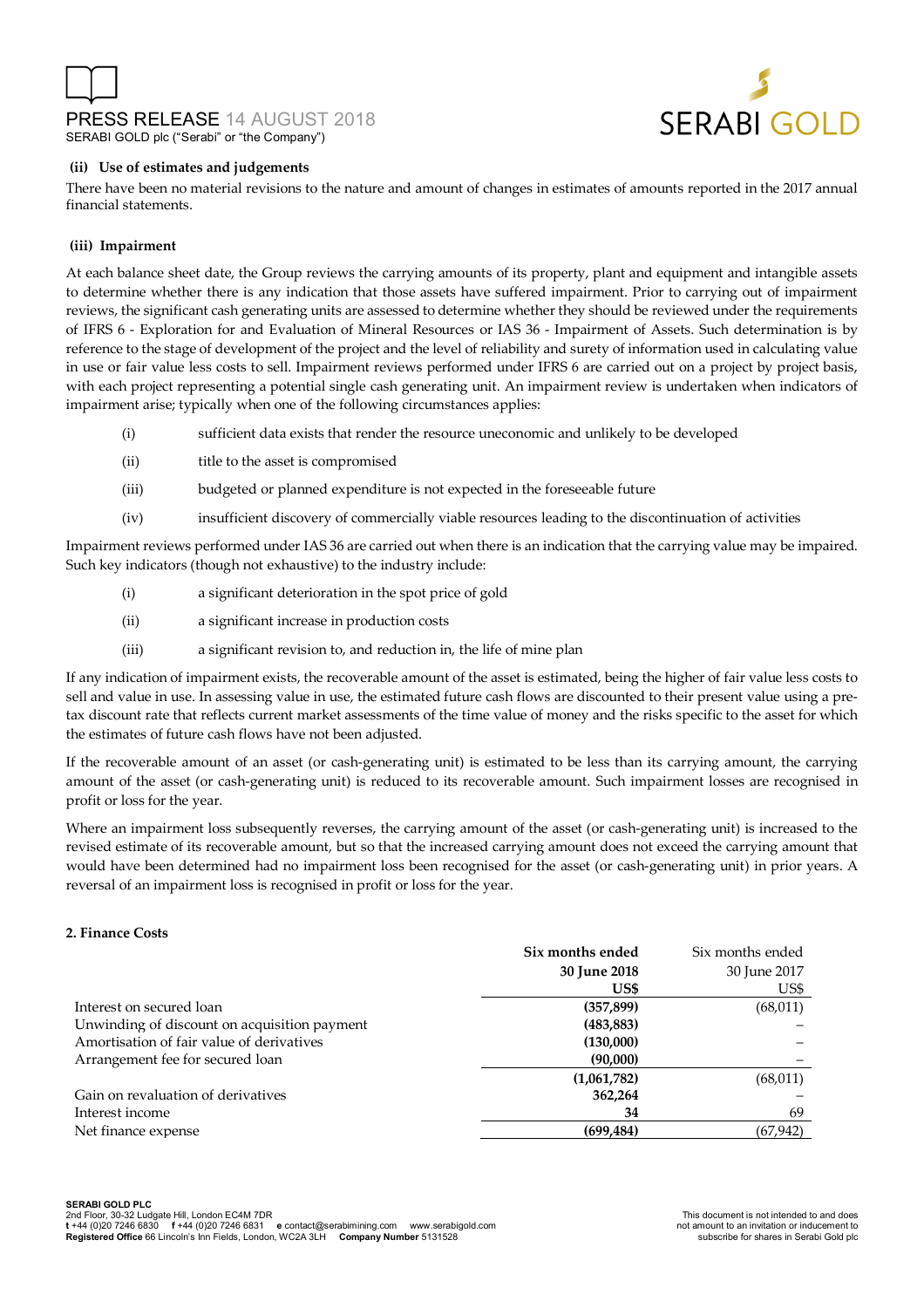

# **3. Taxation**

The Group has recognised a deferred tax asset to the extent that the Group has reasonable certainty as to the level and timing of future profits that might be generated and against which the asset may be recovered. The Group has released the amount of US\$272,459 as a deferred tax charge during the six month period to 30 June 2018.

The Group has also incurred a tax charge for the period in Brazil of US\$111,420.

## **4. Earnings per share**

|                                                      | 3 months ended<br>30 June 2018 | 3 months ended<br>30 June 2017 | 6 months ended<br>30 June 2018 | 6 months ended<br>30 June 2017 |
|------------------------------------------------------|--------------------------------|--------------------------------|--------------------------------|--------------------------------|
|                                                      | US\$                           | US\$                           | US\$                           | US\$                           |
|                                                      | (unaudited)                    | (unaudited)                    | (unaudited)                    | (unaudited)                    |
| Loss attributable to ordinary<br>shareholders (US\$) | (493, 420)                     | (891, 637)                     | (482, 634)                     | (1,005,680)                    |
| Weighted average ordinary shares<br>in issue         | 52,529,475                     | 34,935,089                     | 43,821,118                     | 34,935,089                     |
| Basic loss per share (US cents)                      | $(0.94)$ <sup>(2)</sup>        | $(2.55)^{(3)}$                 | $(1.10)$ <sup>(2)</sup>        | $(2.88)^{(3)}$                 |
| Diluted ordinary shares in issue <sup>(1)</sup>      | 52,529,475                     | 34,935,089                     | 43,821,118                     | 34,935,089                     |
| Diluted loss per share (US cents)                    | $(0.94)^{(2)}$                 | $(2.55)^{(3)}$                 | $(1.10)^{(2)}$                 | $(2.88)^{(3)}$                 |

1) As the effect of dilution is to reduce the loss per share, the diluted loss per share is considered to be the same as the basic loss per share.

2) On 19 June 2018, the Group completed a capital reorganisation with every 20 existing shares being consolidated into one new share. The total number of existing ordinary shares in issue immediately prior to the capital reorganisation was 1,175,281,440. The total number of ordinary shares in issue following the capital reorganisation was 58,764,072.

3) For comparative purpose the weighted average ordinary shares in issue and the diluted ordinary shares in issue for the three and six month periods ended 30 June 2017, have been adjusted to reflect the share consolidation of 20 existing shares being consolidated into one new share.

# **Enquiries**

**SERABI GOLD plc** 

**Michael Hodgson t** +44 (0)20 7246 6830 Chief Executive **m** +44 (0)7799 473621

**Clive Line t** +44 (0)20 7246 6830 Finance Director **m** +44 (0)7710 151692

**e** contact@serabigold.com

www.serabigold.com

# **BEAUMONT CORNISH Limited**

**Nominated Adviser & Financial Adviser**  Roland Cornish **t** +44 (0)20 7628 3396 Michael Cornish **t** +44 (0)20 7628 3396

# **PEEL HUNT LLP UK Broker**

James Bavister **t** +44 (0)20 7418 8900

# **Blytheweigh**

**UK Financial PR** 

Tim Blythe **t** +44 (0)20 7138 3204 Camilla Horsfall **t** +44 (0)20 7138 32

Ross Allister **t** +44 (0)20 7418 8900

Copies of this announcement are available from the Company's website at www.serabigold.com.

Neither the Toronto Stock Exchange, nor any other securities regulatory authority, has approved or disapproved of the contents of this announcement.

This announcement is inside information for the purposes of Article 7 of Regulation 596/2014.